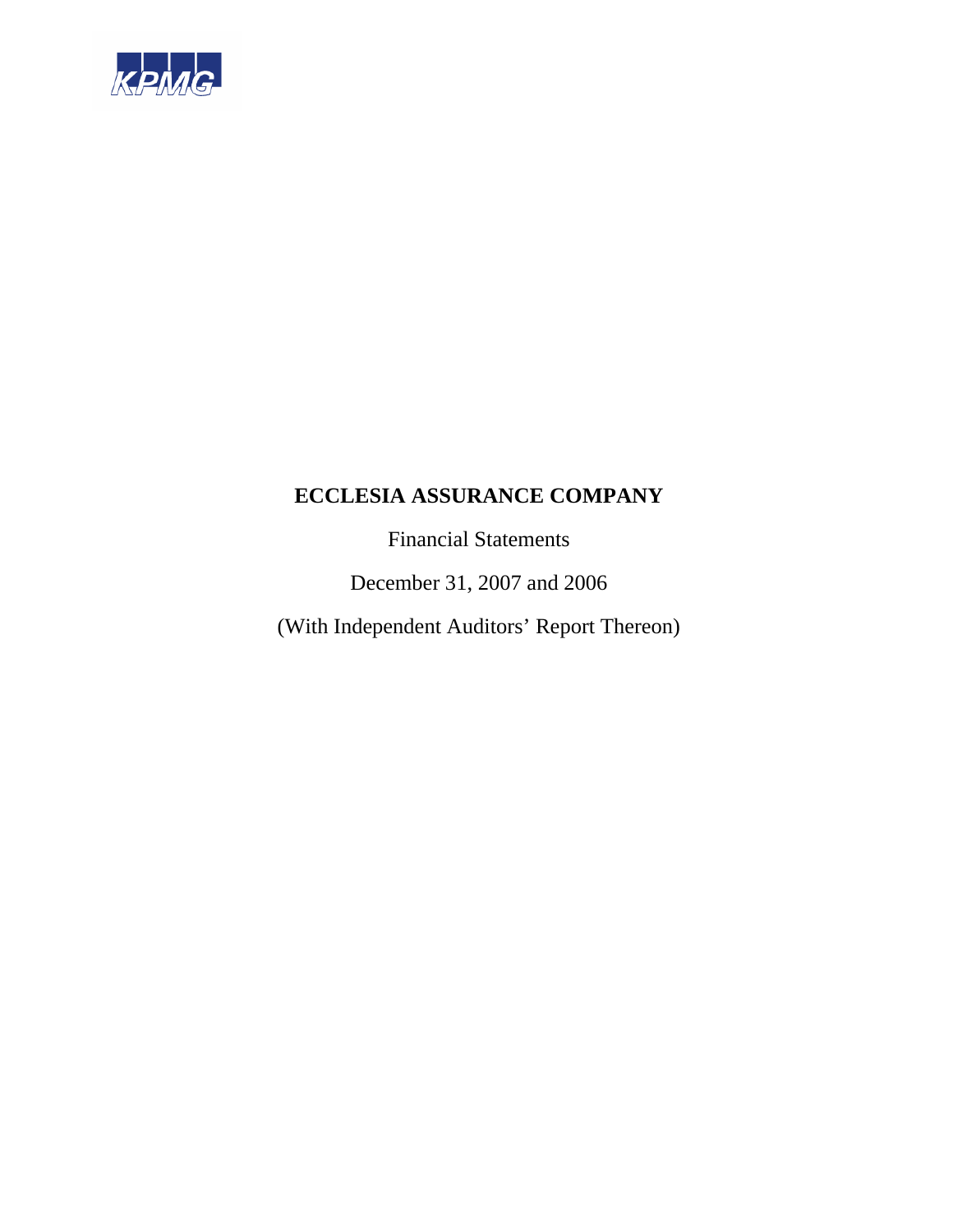

**KPMG LLP** 345 Park Avenue New York, NY 10154

#### **Independent Auditors' Report**

The Board of Directors Ecclesia Assurance Company:

We have audited the accompanying balance sheets of Ecclesia Assurance Company (the Company) as of December 31, 2007 and 2006, and the related statements of operations and stockholder's equity and cash flows for the years then ended. These financial statements are the responsibility of the Company's management. Our responsibility is to express an opinion on these financial statements based on our audits.

We conducted our audits in accordance with auditing standards generally accepted in the United States of America. Those standards require that we plan and perform the audit to obtain reasonable assurance about whether the financial statements are free of material misstatement. An audit includes consideration of internal control over financial reporting as a basis for designing audit procedures that are appropriate in the circumstances, but not for the purpose of expressing an opinion on the effectiveness of the Company's internal control over financial reporting. Accordingly, we express no such opinion. An audit also includes examining, on a test basis, evidence supporting the amounts and disclosures in the financial statements, assessing the accounting principles used and significant estimates made by management, as well as evaluating the overall financial statement presentation. We believe that our audits provide a reasonable basis for our opinion.

In our opinion, the financial statements referred to above present fairly, in all material respects, the financial position of Ecclesia Assurance Company as of December 31, 2007 and 2006, and the results of its operations and its cash flows for the years then ended in conformity with U.S. generally accepted accounting principles.

KPMG LLP

June 26, 2008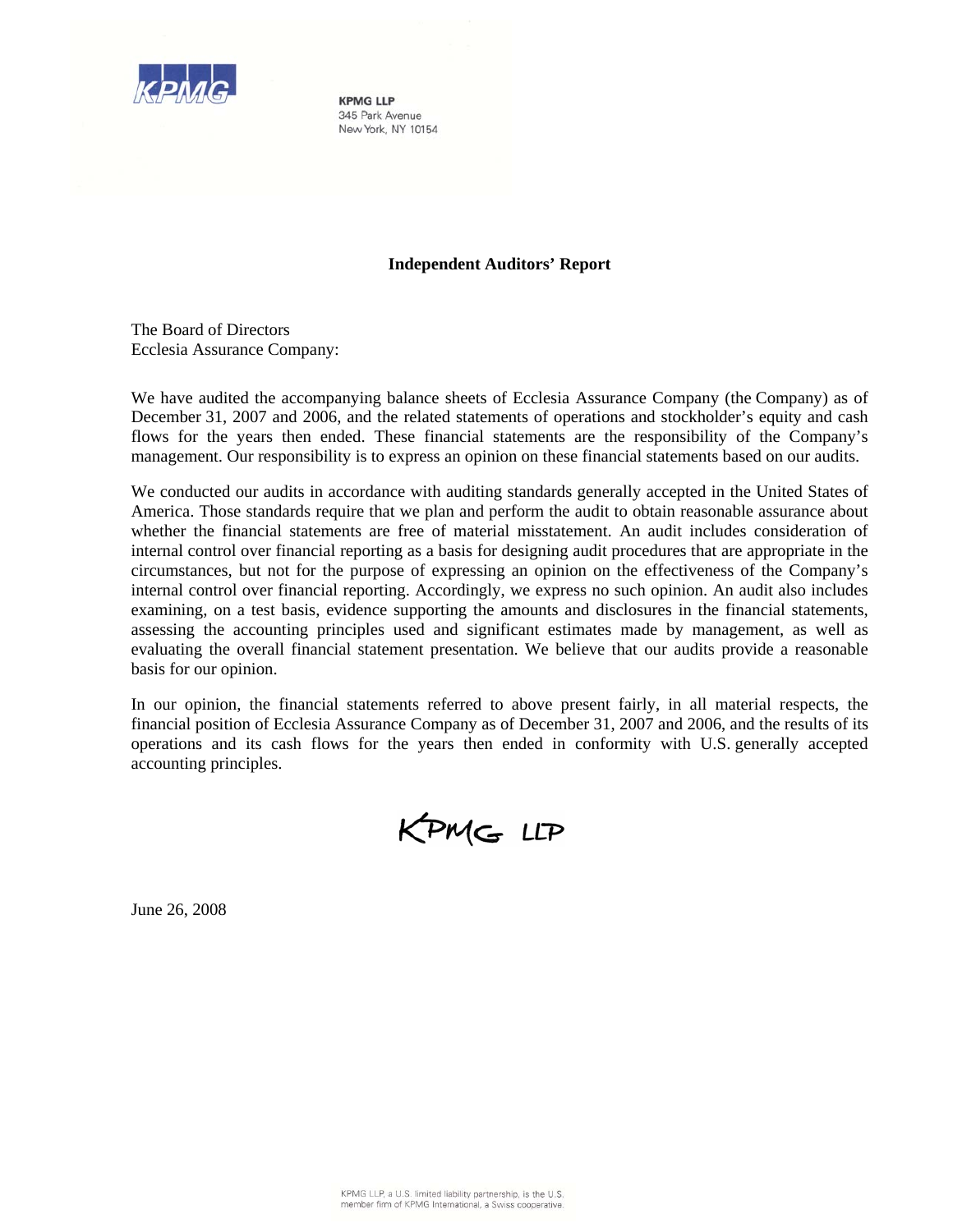### Balance Sheets

# December 31, 2007 and 2006

| <b>Assets</b>                                                                                                                                                                                                         |    | 2007                                              | 2006                                    |
|-----------------------------------------------------------------------------------------------------------------------------------------------------------------------------------------------------------------------|----|---------------------------------------------------|-----------------------------------------|
| Cash and cash equivalents<br>Premiums receivable<br>Prepaid reinsurance premiums (note 3)<br>Other prepaid expenses<br>Reinsurance recoverable (note 4)                                                               | S  | 4,578,199<br>93,739<br>45,000<br>3,750<br>22,500  | 2,709,297<br>1,736,029                  |
| <b>Total assets</b>                                                                                                                                                                                                   |    | 4,743,188                                         | 4,445,326                               |
| <b>Liabilities and Stockholder's Equity</b>                                                                                                                                                                           |    |                                                   |                                         |
| Liabilities:<br>Accounts payable and accrued expenses<br>New York State premium tax payable<br>Reinsurance premium payable<br>Unearned premiums (note 3)<br>Loss and loss adjustment expense reserves (notes 3 and 4) | \$ | 113,261<br>3,750<br>67,500<br>50,379<br>1,912,286 | 45,999<br>3,750<br>174,403<br>1,400,000 |
| <b>Total liabilities</b>                                                                                                                                                                                              |    | 2,147,176                                         | 1,624,152                               |
| Stockholder's equity:<br>Common stock, par value \$1 per share. Authorized, issued and<br>outstanding 100,000 shares<br>Additional paid-in capital<br>Retained earnings                                               |    | 100,000<br>1,900,000<br>596,012                   | 100,000<br>1,900,000<br>821,174         |
| Total stockholder's equity                                                                                                                                                                                            |    | 2,596,012                                         | 2,821,174                               |
| Total liabilities and stockholder's equity                                                                                                                                                                            |    | 4,743,188                                         | 4,445,326                               |
|                                                                                                                                                                                                                       |    |                                                   |                                         |

See accompanying notes to financial statements.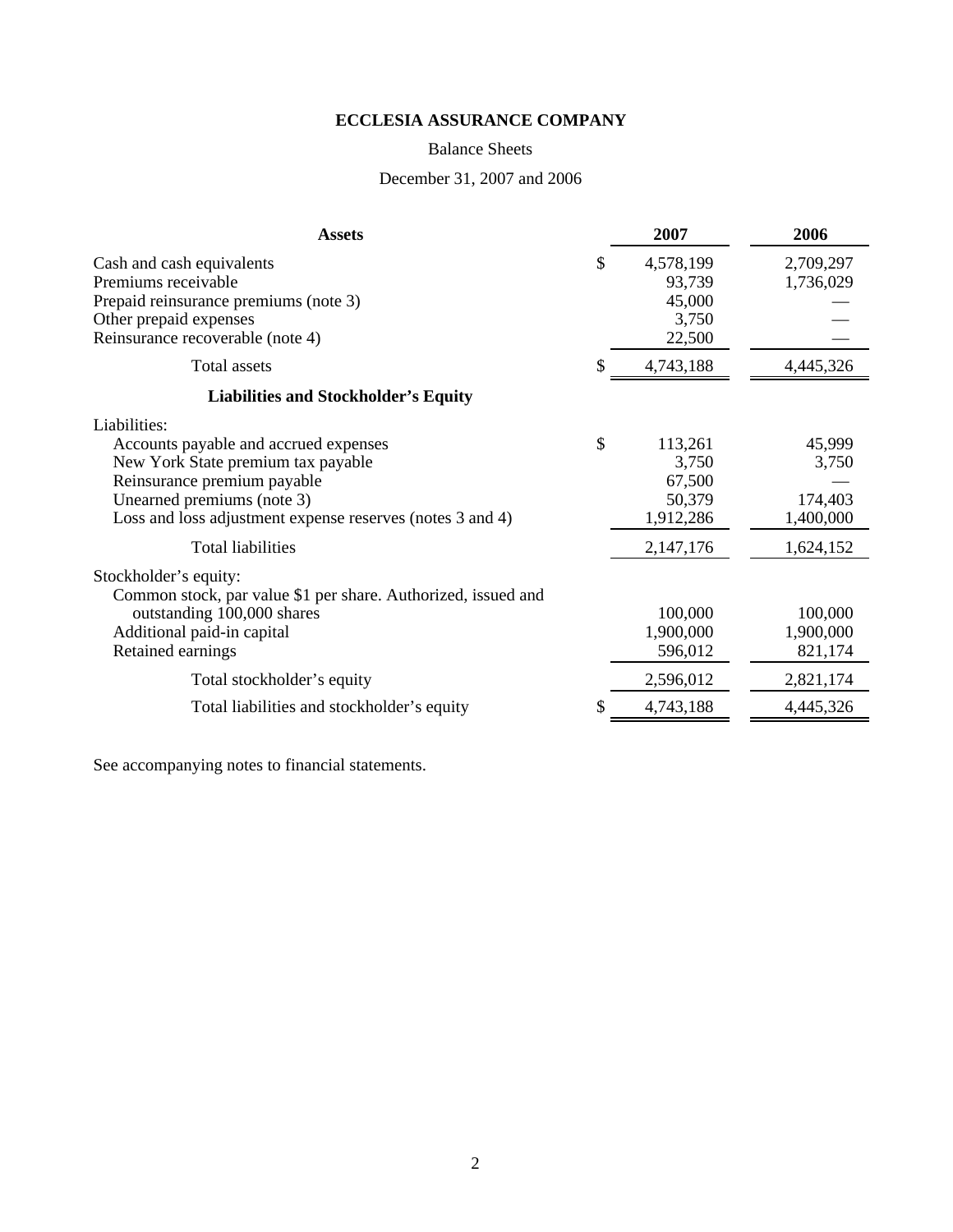# Statements of Operations and Stockholder's Equity

Years ended December 31, 2007 and 2006

|                                                             | 2007         | 2006       |
|-------------------------------------------------------------|--------------|------------|
| Underwriting income (note 3):                               |              |            |
| Gross premiums written                                      | \$<br>93,739 | 1,736,629  |
| Change in gross unearned premiums                           | 124,024      | 152,643    |
| Ceded premiums written                                      | (67,500)     |            |
|                                                             | 45,000       |            |
| Change in prepaid reinsurance premiums                      |              |            |
| Net premiums earned                                         | 195,263      | 1,889,272  |
| Underwriting expenses:                                      |              |            |
| Losses and loss adjustment expense incurred (notes 3 and 4) | 545,814      | 1,400,000  |
|                                                             |              |            |
| New York State premium taxes                                | 5,000        | 5,000      |
| New York State premium assessment                           | 234          | 654        |
| Total underwriting expenses                                 | 551,048      | 1,405,654  |
| Net underwriting (loss) gain                                | (355, 785)   | 483,618    |
| Operating expenses (note 6)                                 | (90, 185)    | (163, 779) |
|                                                             |              |            |
| Interest income                                             | 220,808      | 130,137    |
| Net (loss) income                                           | (225, 162)   | 449,976    |
| Retained earnings at beginning of year                      | 821,174      | 371,198    |
| Retained earnings at end of year                            | 596,012      | 821,174    |

See accompanying notes to financial statements.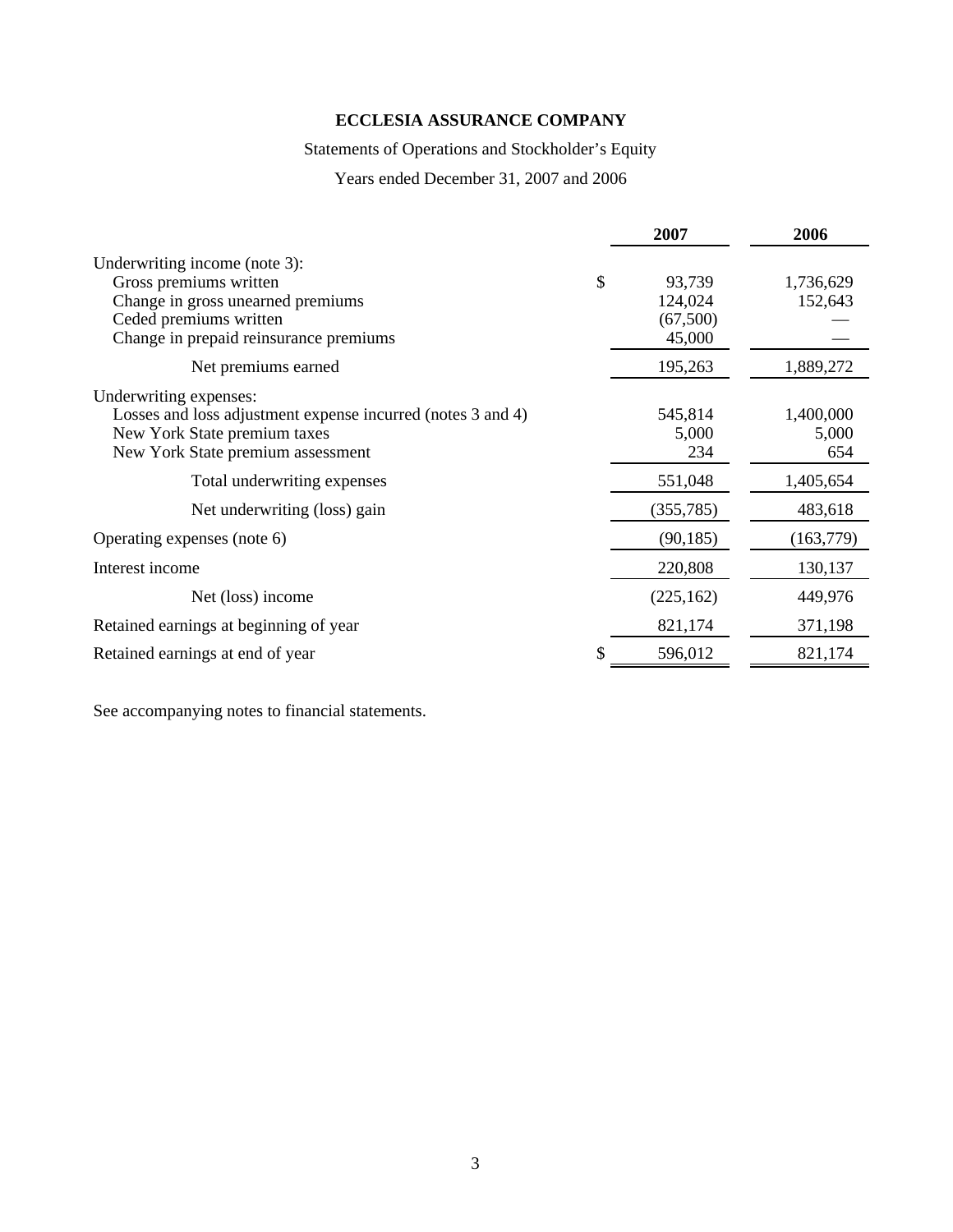# Statements of Cash Flows

### Years ended December 31, 2007 and 2006

|                                                            | 2007             | 2006       |
|------------------------------------------------------------|------------------|------------|
| Cash flows from operating activities:                      |                  |            |
| Net (loss) income                                          | \$<br>(225, 162) | 449,976    |
| Adjustments to reconcile net (loss) income to net cash     |                  |            |
| provided by operating activities:                          |                  |            |
| Changes in assets and liabilities:                         |                  |            |
| Premiums receivable                                        | 1,642,290        | (798, 971) |
| Prepaid reinsurance premiums                               | (45,000)         |            |
| Prepaid expenses                                           | (3,750)          |            |
| Reinsurance recoverable receivable                         | (22,500)         |            |
| Accounts payable and accrued expenses                      | 67,262           | (82,970)   |
| Reinsurance premium payable                                | 67,500           |            |
| Unearned premiums                                          | (124, 024)       | (152, 643) |
| Increase in loss and loss adjustment expense reserves      | 512,286          | 1,400,000  |
| Net cash provided by operating activities                  | 1,868,902        | 815,392    |
| Cash flows from financing activities:                      |                  |            |
| Decrease in other receivable – Diocese of Rockville Centre |                  | 1,600,000  |
| Net cash provided by financing activities                  |                  | 1,600,000  |
| Increase in cash and cash equivalents                      | 1,868,902        | 2,415,392  |
| Cash and cash equivalents at beginning of year             | 2,709,297        | 293,905    |
| Cash and cash equivalents at end of year                   | 4,578,199        | 2,709,297  |
|                                                            |                  |            |

See accompanying notes to financial statements.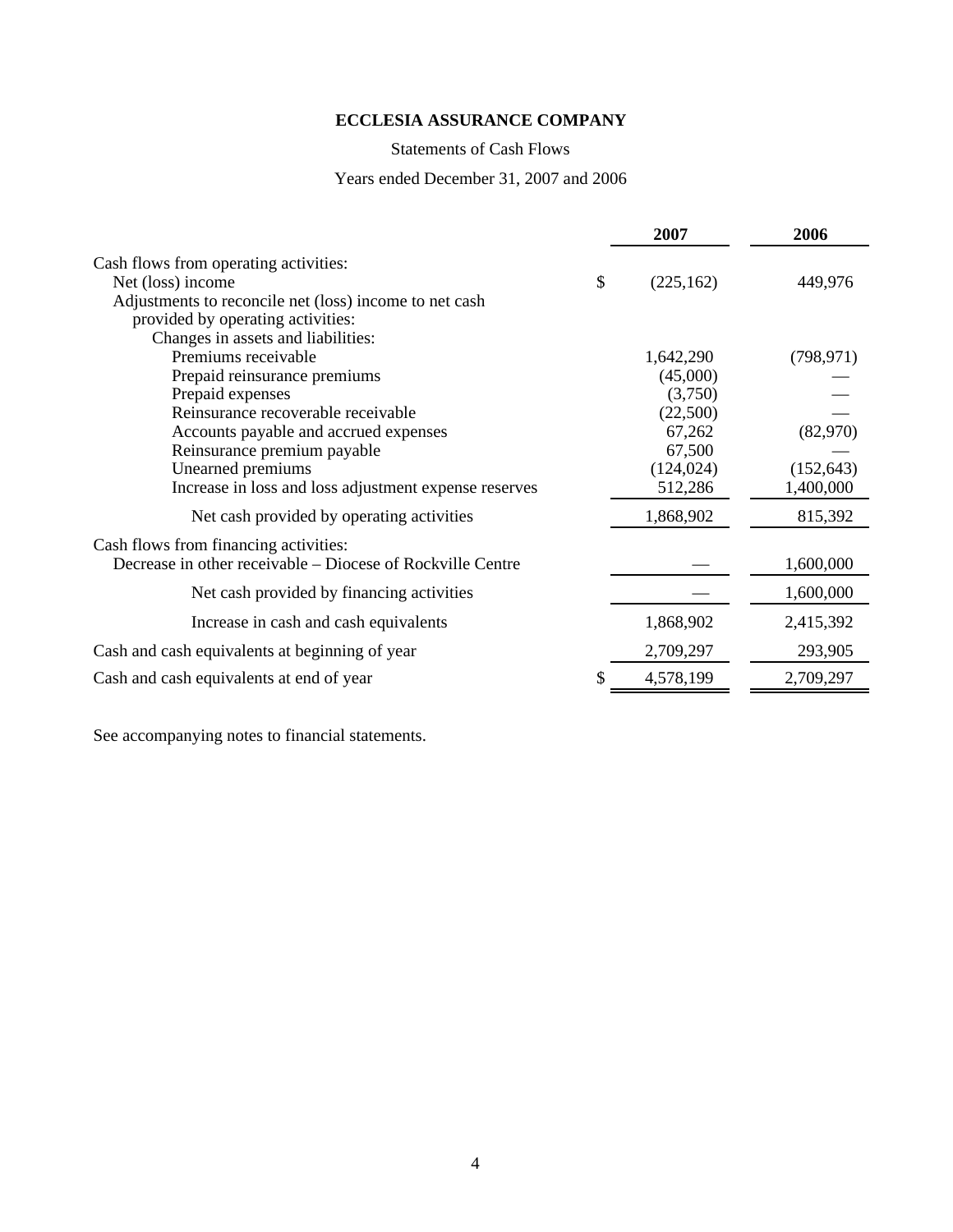Notes to Financial Statements December 31, 2007 and 2006

#### **(1) Organization and Nature of Business**

Ecclesia Assurance Company (the Company) was incorporated on December 10, 2003 under the insurance laws of the State of New York and is a wholly owned subsidiary of the Roman Catholic Diocese of Rockville Centre (the Diocese). The Company is licensed to transact insurance and reinsurance business as a captive insurance company pursuant to applicable statutes of the State of New York. The Company provides various property and casualty insurance coverage to the Diocese.

The Company is classified under Section  $501(c)(3)$  and is exempt from income taxes under Section  $501(a)$ of the Internal Revenue Code. As an insurance company operating in the State of New York, the Company was required to issue shares of common stock, which are held by the Diocese.

#### **(2) Summary of Significant Accounting Policies**

#### *(a) Basis of Presentation*

The accompanying financial statements have been prepared in accordance with U.S. generally accepted accounting principles.

#### *(b) Cash and Cash Equivalents*

Cash and cash equivalents are comprised of highly liquid instruments with original maturities of three months or less.

#### *(c) Recognition of Premium Revenues*

Premiums are recognized as revenue over the period that the insurance coverage is provided. Unearned premiums represent the portion of premiums written that relate to the unexpired terms of the policies in force and are calculated on a prorata basis.

## *(d) Deferred Policy Acquisition Costs (DAC)*

DAC represents premium taxes, which are deferred and expensed on a prorata basis over the term of the related insurance policies. For the years ended December 31, 2007 and 2006, the Company incurred the minimum tax totaling \$5,000 per year. DAC expense is included in underwriting expenses in the statements of operations and stockholder's equity.

### *(e) Unpaid Losses and Loss Adjustment Expenses*

The liability for unpaid losses and loss adjustment expense reserves includes estimates for reported losses, and supplemental amounts for projected incurred but not reported losses calculated based upon actuarial loss projections using historical loss experience. In establishing the liability for losses and loss adjustment expenses, the Company utilizes the findings of an independent actuary. Management believes that the aggregate liability for unpaid losses and loss adjustment expenses at December 31, 2007 represents its best estimate, based upon the available data, of the amount necessary to cover the ultimate cost of losses. Unpaid losses and loss adjustment expenses are necessarily based upon the estimates and the ultimate liability could vary significantly in excess of, or less than, the amount indicated in the financial statements. As adjustments to these estimates become necessary, such adjustments will be reflected in current operations.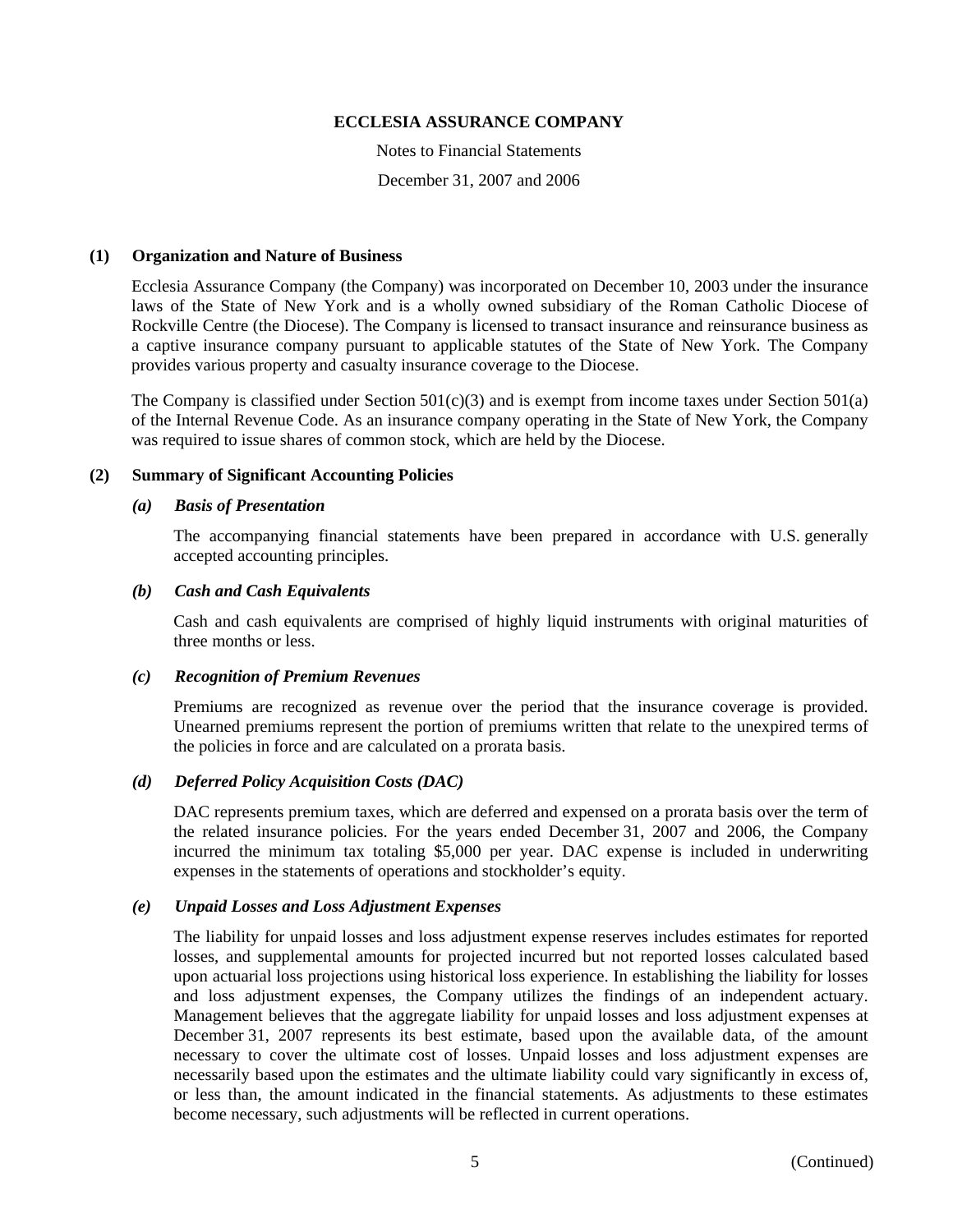Notes to Financial Statements December 31, 2007 and 2006

#### *(f) Reinsurance*

The Company seeks to reduce the loss that may arise from catastrophes or other events that cause unfavorable underwriting results by reinsuring its risk with various reinsurers. Reinsurance premiums are deferred and subsequently expensed on a quarterly prorata basis in accordance with the terms of the underlying reinsurance contracts. Amounts recoverable from reinsurers are estimated in a manner consistent with the reinsurance policy.

Reinsurance contracts do not relieve the Company of its obligations to the policyholders. To the extent that reinsuring companies are later unable to meet obligations under reinsurance agreements, the Company would be liable for such obligations.

#### *(g) Use of Estimates*

The preparation of financial statements in conformity with U.S. generally accepted accounting principles requires management to make estimates and assumptions that affect the reported amounts of assets and liabilities and disclosure of contingent assets and liabilities at the date of the financial statements and the reported amounts of revenues and expenses during the reporting period. Actual results could differ from those estimates.

#### **(3) Insurance and Reinsurance Activity**

The Company issued an Excess Liability insurance policy with limits of \$3 million, excess of \$7 million per occurrence with an effective date of September 1, 2006 and an annual term. This was extended for two months as of September 1, 2007 covering Errors and Omissions (E&O), Directors and Officers (D&O) and Employment Practices (EP) Liability.

The Company issued another Excess Liability policy, with limited lines of coverage (Auto Liability, General Liability and Employers Liability) with limits of \$3 million, excess of \$7 million per occurrence, effective September 1, 2007 with an annual term. The Company has secured a facultative reinsurance contract for 90% of the risk on this policy from the commercial insurance market.

In addition to the above, the Company renewed the Surety Bond on August 20, 2007 with a \$60,000 limit. This remains unchanged from August 2004.

The Company has issued a difference-in-conditions terrorism insurance policy, with an effective date of September 1, 2006 and an annual term, covering acts of terrorism against the Diocese as defined in the Terrorism Risk Insurance Act of 2002 (TRIA), supplementing the terrorism coverage purchased in the commercial marketplace by the Diocese. This coverage was not renewed on September 1, 2007.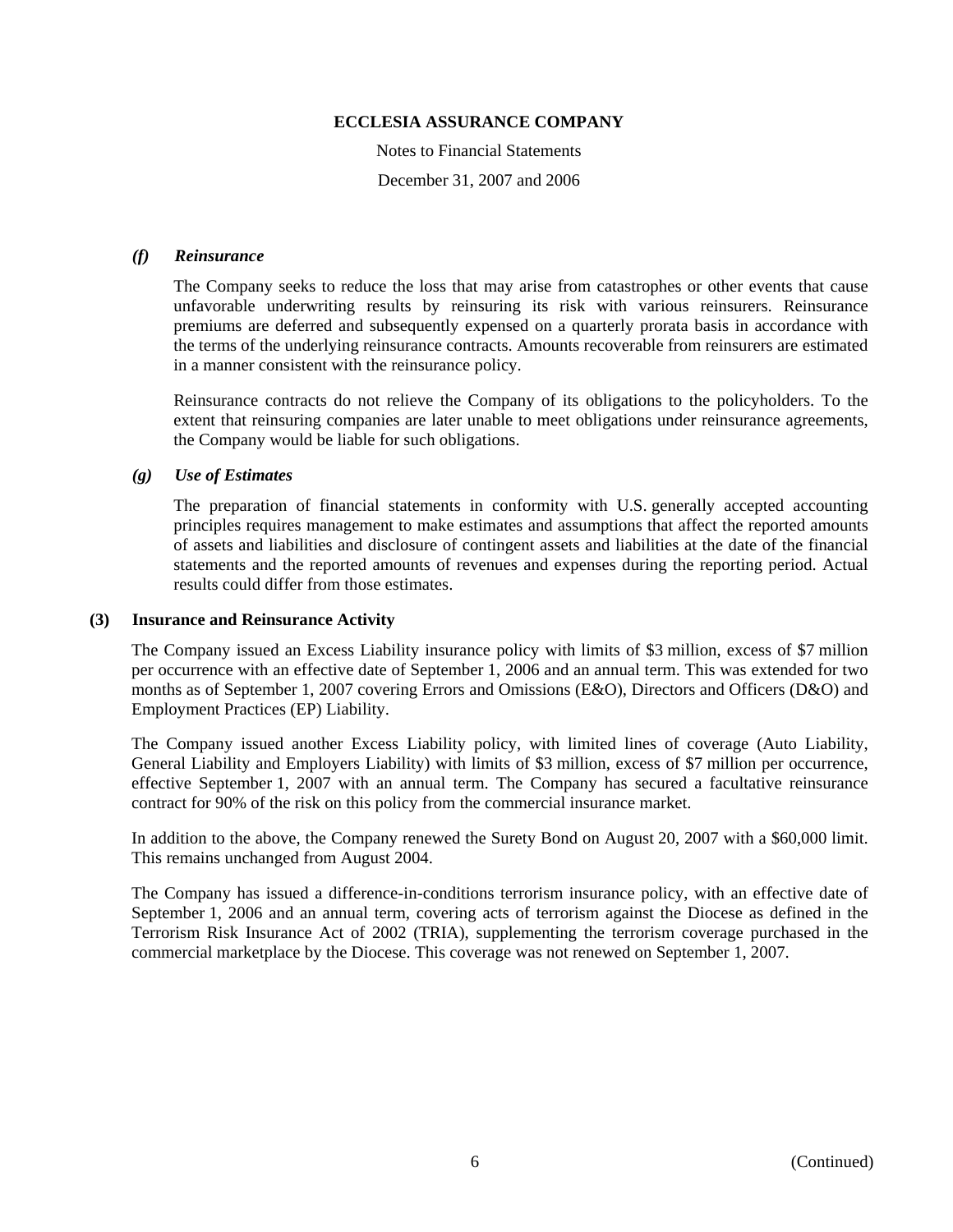Notes to Financial Statements

December 31, 2007 and 2006

The Company has issued a Self-Insured Retention (SIR) Reimbursement Loss Portfolio Transfer Insurance Policy covering a preexisting Specific Excess Workers' Compensation and Employees Liability policy of the Diocese with an effective date of September 1, 2006, covering risks underwritten by the Diocese for the four-year period from September 1, 1996 to September 1, 2000. Under this loss portfolio transfer agreement, the Company received a total consideration of \$1,475,000 in 2006 and assumed preexisting loss reserves of the same value from the Diocese. The actuarial evaluation at December 31, 2007 resulted in a total loss reserve of \$1,703,972 (\$1,400,000 as of December 31, 2006).

|                |            |    |                     |                     | 2007               |                                                            |                                                            |
|----------------|------------|----|---------------------|---------------------|--------------------|------------------------------------------------------------|------------------------------------------------------------|
|                |            |    | Written             | <b>Earned</b>       | <b>Unearned</b>    | <b>Loss and loss</b><br>adjustment<br>expenses<br>incurred | <b>Loss and loss</b><br>adjustment<br>expenses<br>reserves |
| Gross<br>Ceded |            | \$ | 93,739<br>(67, 500) | 217,763<br>(22,500) | 50,379<br>(45,000) | 545,814                                                    | 1,912,286<br>(22,500)                                      |
|                | <b>Net</b> | S  | 26,239              | 195,263             | 5,379              | 545,814                                                    | 1,889,786                                                  |
|                |            |    |                     |                     | 2006               |                                                            |                                                            |
|                |            |    | Written             | <b>Earned</b>       | <b>Unearned</b>    | <b>Loss and loss</b><br>adjustment<br>expenses<br>incurred | <b>Loss and loss</b><br>adjustment<br>expenses<br>reserves |
| Gross<br>Ceded |            | \$ | 1,736,629           | 1,889,272           | 174,403            | 1,400,000                                                  | 1,400,000                                                  |
|                | <b>Net</b> | S  | 1,736,629           | 1,889,272           | 174,403            | 1,400,000                                                  | 1,400,000                                                  |